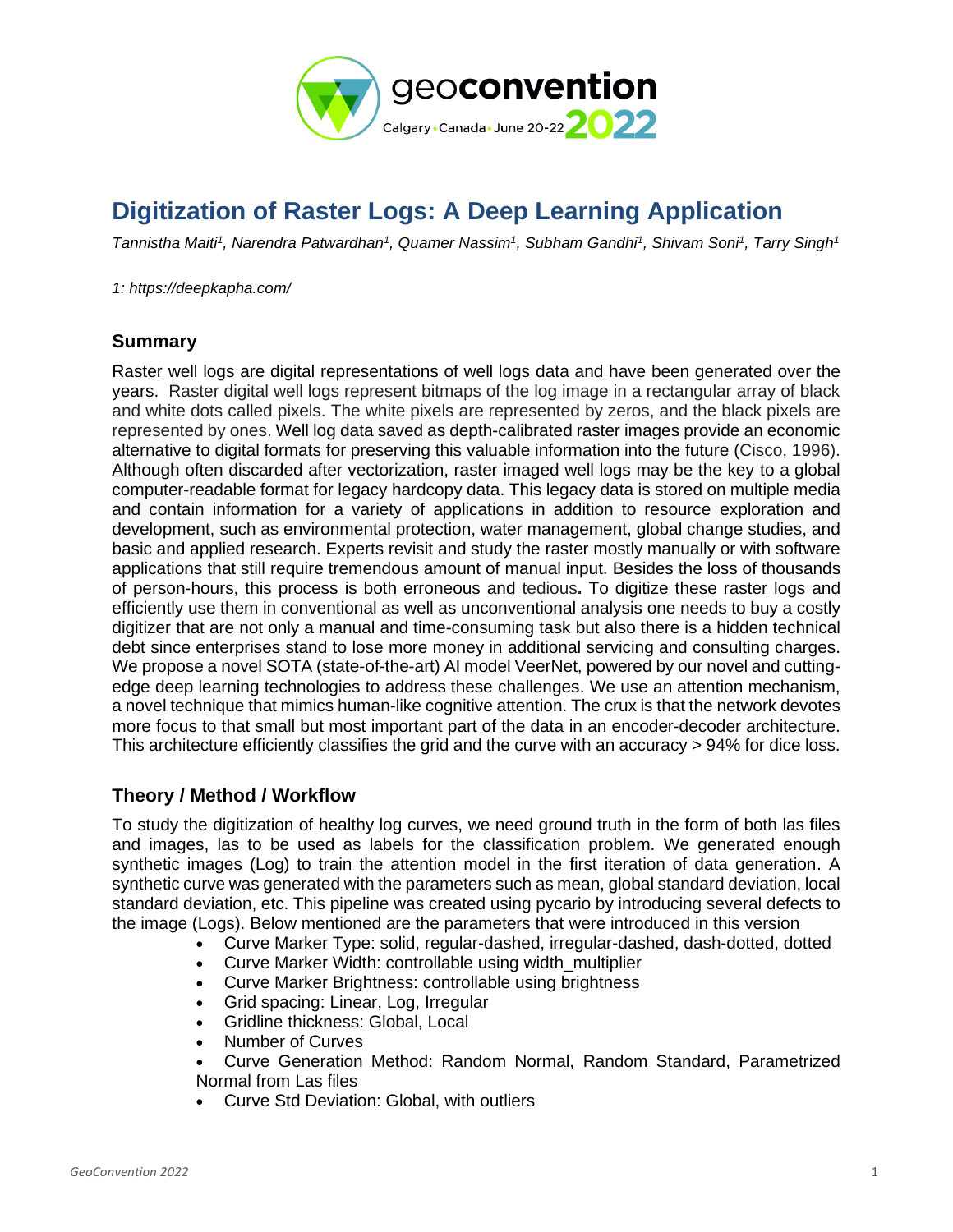

- Original Track Length: 32\*(50,400)
	- Annotations: Circle, Cross, Pointer, Text
- Scan Defects
- Curve Overflow

| <b>Loss</b>    | <b>Mask Evaluation</b> |  |                  |             |                |               |          |              |                                                                                 |          |  |                | <b>CSV Evaluation</b> |  |            |  |
|----------------|------------------------|--|------------------|-------------|----------------|---------------|----------|--------------|---------------------------------------------------------------------------------|----------|--|----------------|-----------------------|--|------------|--|
|                | IoU                    |  | <b>Precision</b> |             |                | <b>Recall</b> |          |              | <b>F1 Score</b>                                                                 |          |  |                | <b>MAE</b>            |  | <b>MSE</b> |  |
|                | <b>Mask</b>            |  |                  |             |                |               |          |              |                                                                                 |          |  |                | <b>Curve</b>          |  |            |  |
|                | $\Omega$               |  | $\overline{2}$   | $\mathbf 0$ | $\blacksquare$ | <b>V</b>      | $\bf{0}$ | $\mathbf{1}$ | 2 <sup>2</sup>                                                                  | $\bf{0}$ |  | 2 <sup>1</sup> |                       |  |            |  |
| <b>Dice</b>    |                        |  |                  |             |                |               |          |              | 0.94 0.26 0.21 0.96 0.41 0.36 0.97 0.37 0.32 0.97 0.37 0.32 0.11 0.12 0.03 0.04 |          |  |                |                       |  |            |  |
| <b>Tversky</b> |                        |  |                  |             |                |               |          |              | 0.94 0.22 0.22 0.97 0.41 0.34 0.98 0.30 0.36 0.97 0.34 0.34 0.12 0.13 0.03 0.04 |          |  |                |                       |  |            |  |

# **Results, Observations, Conclusions**





**Figure 2: Comparison with real data based on VeerNet and LAS**